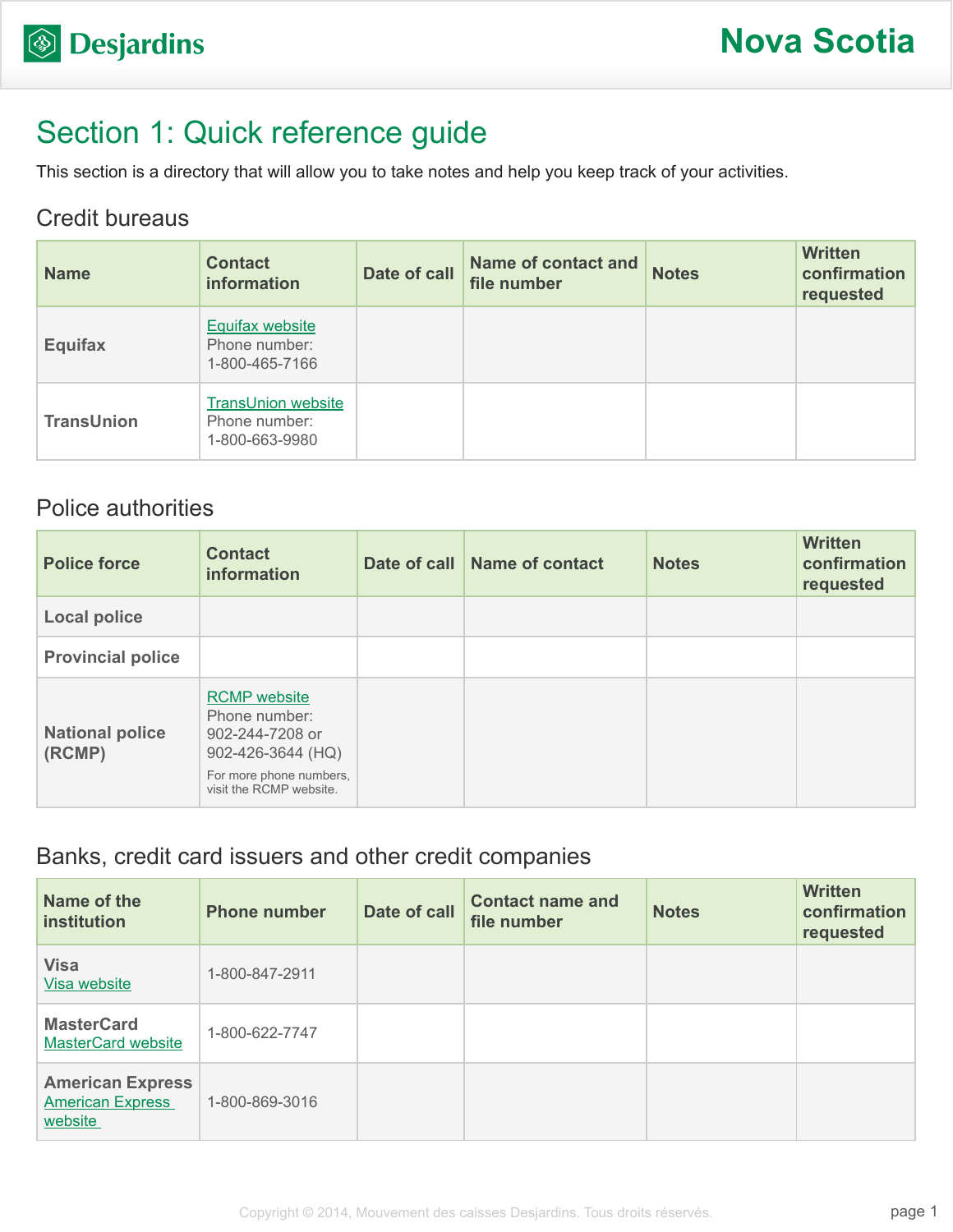

| Name of the<br><b>institution</b>                                                                                               | <b>Phone number</b> | Date of call | <b>Contact name and</b><br>file number | <b>Notes</b> | <b>Written</b><br>confirmation<br>requested |
|---------------------------------------------------------------------------------------------------------------------------------|---------------------|--------------|----------------------------------------|--------------|---------------------------------------------|
| <b>Canadian Bankers</b><br><b>Association -</b><br><b>List of banks</b><br>operating in<br>Canada<br><b>Association website</b> |                     |              |                                        |              |                                             |
| <b>Ombudsman for</b><br><b>Banking Services</b><br>and Investments<br>Ombudsman website                                         | 1-888-451-4519      |              |                                        |              |                                             |

## Other organizations that issue cards and licences

| Name of the<br>organization                                                                     | <b>Contact</b><br>information                                                                                                                    | <b>Date of call</b> | <b>Name of contact and</b><br>file number | <b>Notes</b> | <b>Written</b><br>confirmation<br>requested |
|-------------------------------------------------------------------------------------------------|--------------------------------------------------------------------------------------------------------------------------------------------------|---------------------|-------------------------------------------|--------------|---------------------------------------------|
| <b>Employment</b><br>and Social<br><b>Development</b><br>Canada<br>(social insurance<br>number) | <b>ESDC</b> website<br>Phone number:<br>1-800-622-6232                                                                                           |                     |                                           |              |                                             |
| <b>Passport Canada</b>                                                                          | Passport Canada<br>website<br>Phone number:<br>1-800-567-6868<br>Calls outside<br>Canada and the<br>U.S.: 819-997-8338                           |                     |                                           |              |                                             |
| <b>International</b><br>driver's licences<br>(issued by CAA)                                    | <b>CAA</b> website<br><b>CAA Atlantic</b><br>Phone number:<br>1-800-561-8807 or<br>1-800-222-4357                                                |                     |                                           |              |                                             |
| Immigration<br>and Citizenship<br><b>Canada</b>                                                 | Immigration and<br><b>Citizenship Canada</b><br>website<br>Phone number:<br>1-888-242-2100<br>For permanent<br>resident cards:<br>1-800-255-4541 |                     |                                           |              |                                             |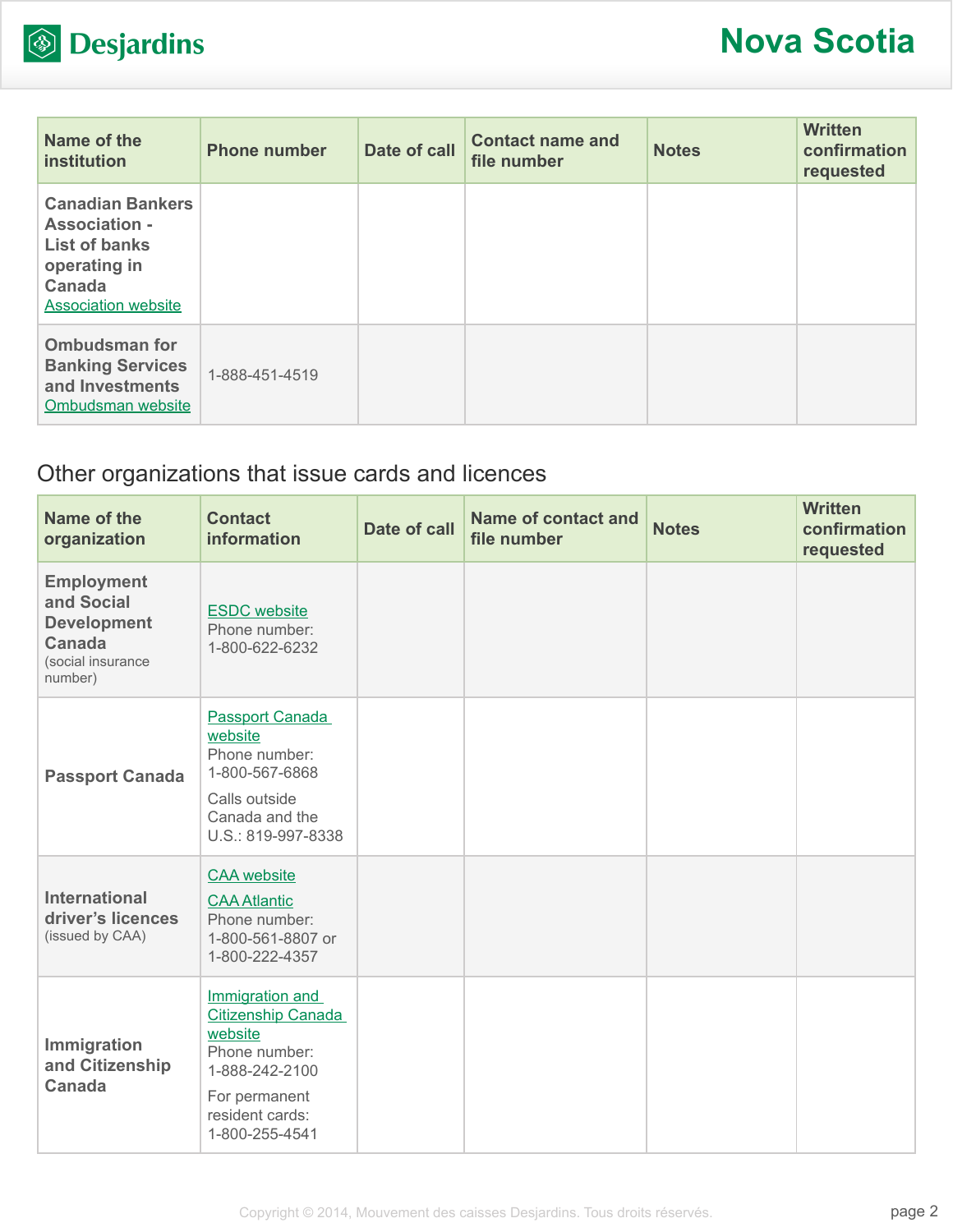

| Name of the<br>organization                                                               | <b>Contact</b><br>information                          | Date of call | <b>Name of contact and</b><br>file number | <b>Notes</b> | <b>Written</b><br>confirmation<br>requested |
|-------------------------------------------------------------------------------------------|--------------------------------------------------------|--------------|-------------------------------------------|--------------|---------------------------------------------|
| <b>Employment</b><br>and Social<br><b>Development</b><br>Canada<br>(Old Age Security)     | <b>ESDC</b> website<br>Phone number:<br>1-800-277-9915 |              |                                           |              |                                             |
| <b>Provincial health</b><br>card                                                          |                                                        |              |                                           |              |                                             |
| <b>Hospital cards</b>                                                                     |                                                        |              |                                           |              |                                             |
| <b>Other licensing</b><br>agencies                                                        |                                                        |              |                                           |              |                                             |
| Vital statistics,<br>birth, marriage<br>and death<br>certificates                         |                                                        |              |                                           |              |                                             |
| <b>Membership</b><br>cards<br>(sports clubs,<br>gyms, professional<br>associations, etc.) |                                                        |              |                                           |              |                                             |

## Organizations that provide information and assistance

| Name of the<br>organization                                            | <b>Contact</b><br><b>information</b>                                                       | Date of call | <b>Name of contact and</b><br>file number | <b>Notes</b> | <b>Written</b><br>confirmation<br>requested |
|------------------------------------------------------------------------|--------------------------------------------------------------------------------------------|--------------|-------------------------------------------|--------------|---------------------------------------------|
| <b>Canadian Anti-</b><br><b>Fraud Centre</b>                           | <b>Canadian Anti-Fraud</b><br>Centre website<br>Phone number:<br>1-888-495-8501            |              |                                           |              |                                             |
| <b>Competition</b><br><b>Bureau</b>                                    | <b>Competition Bureau</b><br>website<br>Phone number:<br>819-997-4282 or<br>1-800-348-5358 |              |                                           |              |                                             |
| <b>Canadian</b><br><b>Council of Better</b><br><b>Business Bureaus</b> | <b>BBB</b> website<br>Phone number:<br>613-789-5151 or<br>416-644-4936                     |              |                                           |              |                                             |
|                                                                        | Maritimes:<br>902-422-6581 or<br>1-877-663-2363                                            |              |                                           |              |                                             |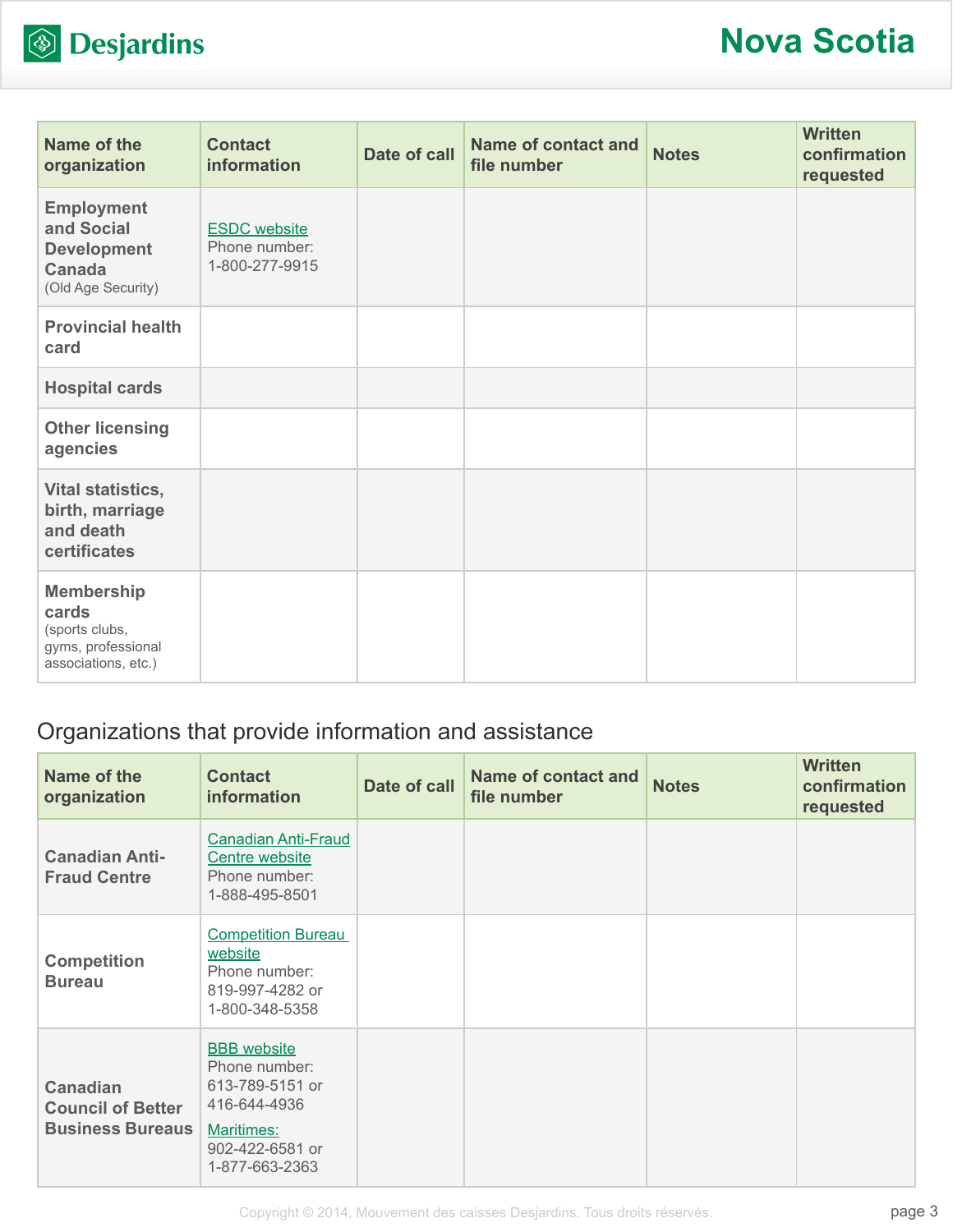# Section 2: Directory of organizations that can help you

List of organizations you should contact if you discover or suspect you are the victim of identity theft. It will help you keep track of your activities and take action to minimize damages and restore your identity.

### National resources

#### Credit bureaus

| Name of the<br>organization | Name of the organization                                  | <b>Description</b>                                                                                                                                                               |
|-----------------------------|-----------------------------------------------------------|----------------------------------------------------------------------------------------------------------------------------------------------------------------------------------|
| <b>Equifax</b>              | <b>Equifax website</b><br>Phone number: 1-800-465-7166    | To get a copy of your credit report, request corrections when<br>necessary and put a fraud alert on your file.<br>Please note that this alert will be valid for a 6 year period. |
| <b>TransUnion</b>           | <b>TransUnion website</b><br>Phone number: 1-800-663-9980 | To get a copy of your credit report, request corrections when<br>necessary and put a fraud alert on your file.<br>Please note that this alert will be valid for a 6 year period. |

#### Identity theft prevention organizations

| Name of the<br>organization                                            | <b>Contact information</b>                                                                                                                | <b>Description</b>                                                           |
|------------------------------------------------------------------------|-------------------------------------------------------------------------------------------------------------------------------------------|------------------------------------------------------------------------------|
| <b>Canadian Anti-</b><br><b>Fraud Centre</b>                           | Canadian Anti-Fraud Centre<br>website<br>Phone number:<br>1-888-495-8501 or 1-705-495-8501                                                | To report telemarketing, Internet (email) or any type of financial<br>fraud. |
| <b>Canadian Health</b><br><b>Care Anti-Fraud</b><br><b>Association</b> | <b>CHCAFA</b> website<br>Phone number:<br>416-593-2633 or 1-866-962-4222                                                                  | To report health care fraud.                                                 |
| <b>RCMP's Scams</b><br>and Fraud section                               | <b>RCMP</b> website<br>Phone number: 902-244-7208 or<br>$902 - 426 - 3644$ (HQ)<br>For more telephone numbers, visit the RCMP<br>website. | To report cases of fraud that did not occur online.                          |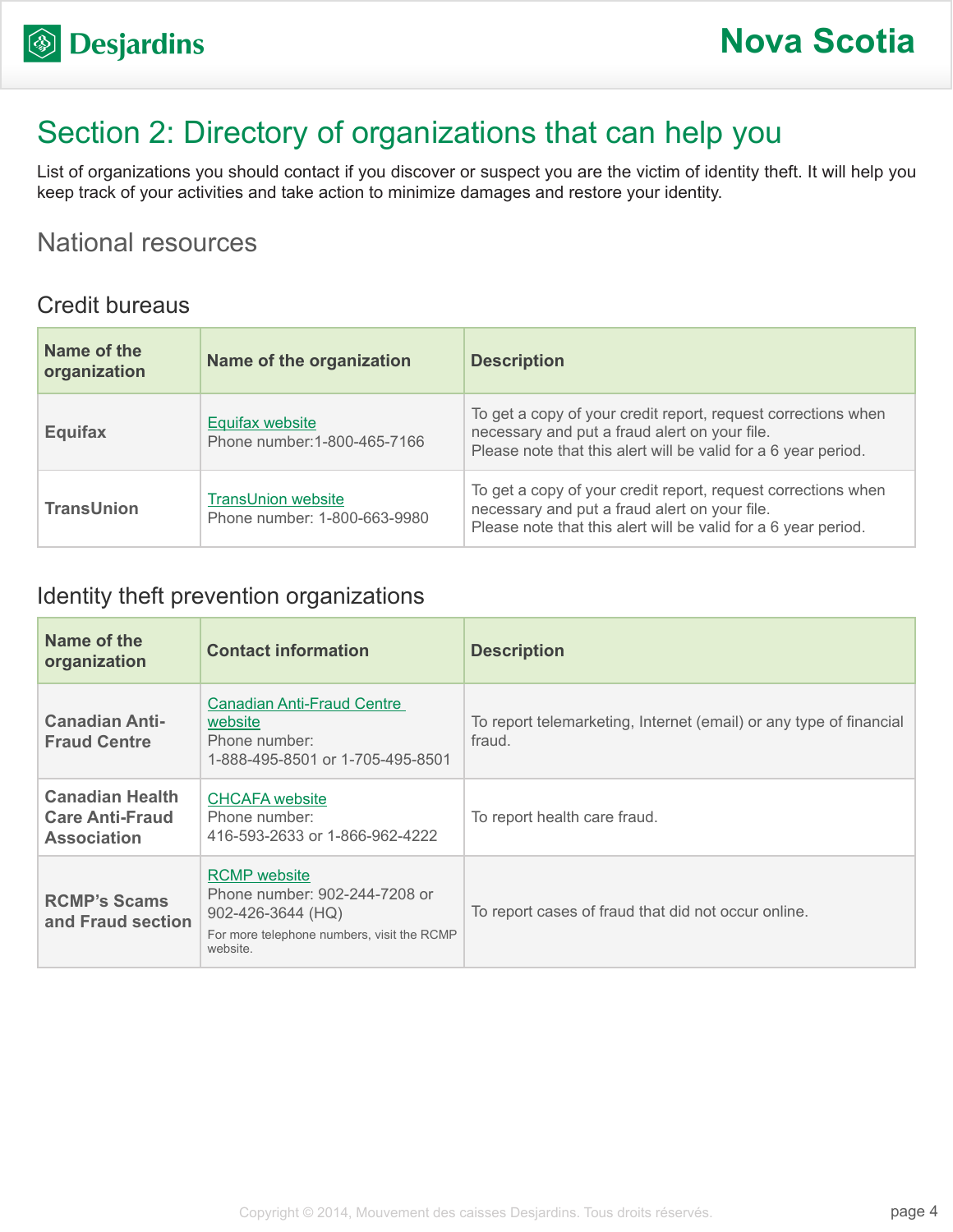

## Government agencies

| Name of the<br>organization                                                           | <b>Contact information</b>                                                                                                               | <b>Description</b>                                                                                                                                                                                                                                   |
|---------------------------------------------------------------------------------------|------------------------------------------------------------------------------------------------------------------------------------------|------------------------------------------------------------------------------------------------------------------------------------------------------------------------------------------------------------------------------------------------------|
| <b>Employment</b><br>and Social<br><b>Development</b><br>Canada                       | <b>ESDC</b> website<br>Phone number: 1-800-622-6232                                                                                      | To report that your social insurance number is being used<br>fraudulently and to request that it be destroyed and new one<br>issued.<br>Please note that if a new SIN is requested, you will be<br>responsible for 2 SINs for the rest of your life. |
| <b>Passport Canada</b>                                                                | <b>Passport Canada</b><br>Phone number: 1-800-567-6868<br>Calls outside Canada and the U.S.:<br>819-997-8338                             | To report that your passport is perhaps being used fraudulently<br>and to request a new one, where applicable.                                                                                                                                       |
| Immigration<br>and Citizenship<br><b>Canada</b>                                       | <b>Immigration and Citizenship</b><br>Canada website<br>Phone number: 1-888-242-2100<br>For a permanent resident card:<br>1-800-255-4541 | To report that your proof of citizenship or landed immigrant card<br>are perhaps being used fraudulently and to request that it be<br>destroyed and a new one issued, where applicable.                                                              |
| <b>Employment</b><br>and Social<br><b>Development</b><br>Canada<br>(Old Age Security) | <b>ESDC</b> website<br>Phone number: 1-800-277-9914                                                                                      | To report that your identity is perhaps being used to receive<br>OAS cheques fraudulently.                                                                                                                                                           |
| <b>Canada Revenue</b><br><b>Agency</b>                                                | <b>Canada Revenue Agency website</b><br>Phone number: 1-800-267-6999 or<br>1-888-892-5667                                                | To check whether a charity is registered.                                                                                                                                                                                                            |
| <b>RCMP</b><br>(Canadian Firearms<br>Program)                                         | <b>RCMP</b> website<br>Phone number:<br>613-993-7267 or 1-800-731-4000                                                                   | To get a new firearm permit.                                                                                                                                                                                                                         |

## Other agencies

| Name of the organization                                                                                            | <b>Contact information</b>                                                                                                  |
|---------------------------------------------------------------------------------------------------------------------|-----------------------------------------------------------------------------------------------------------------------------|
| <b>Office of the Privacy Commissioner of Canada</b>                                                                 | Commissioner's website<br>Phone number: 613-947-1698 or 1-800-282-1376                                                      |
| <b>Canadian Bankers Association</b><br>To consult the Canadian Code of Practice for Consumer Debit<br>Card Services | <b>Association website</b><br>Phone numbers:<br>Head office: 416-362-6092<br>Montreal: 514-840-8747<br>Ottawa: 613-234-4431 |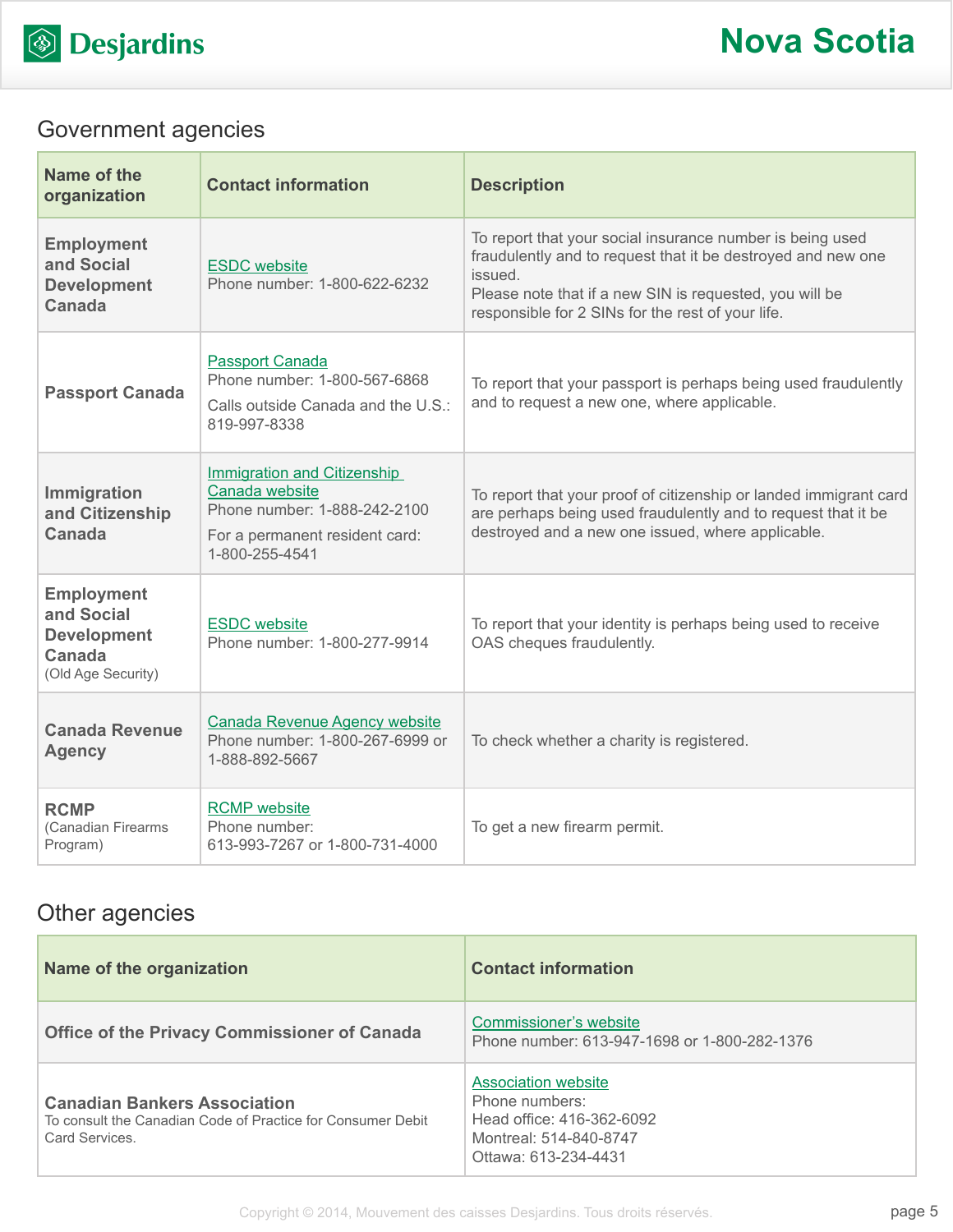

| <b>Name of the organization</b>                    | <b>Contact information</b>                                                                                                                                      |
|----------------------------------------------------|-----------------------------------------------------------------------------------------------------------------------------------------------------------------|
| <b>Consumer's Association of Canada</b>            | <b>Association website</b><br>Phone number: 613-238-2533                                                                                                        |
| <b>Canadian Council of Better Business Bureaus</b> | <b>BBB</b> website<br>Phone number:<br>613-789-5151 or 416-644-4936<br>Maritimes:<br>902-422-6581 or 1-877-663-2363                                             |
| <b>Retail Council of Canada</b>                    | <b>RCC</b> website<br>Phone number: 1-888-373-8245<br>Atlantic: 902-422-4144 or 1-855-422-4144<br>Grocery Division - Primary: 1-888-373-8245                    |
| <b>Credit Counselling Canada</b>                   | <b>Credit Counselling Canada website</b><br>Phone number: 1-888-527-8999<br>Credit Counselling Services of Atlantic Canada Inc.<br>Phone number: 1-888-753-2227 |
| <b>Public Interest Advocacy Centre</b>             | <b>PIAC</b> website<br>Phone number: 613-562-4002                                                                                                               |
| <b>Interac Association</b>                         | Interac website<br>Phone number: 416-632-8550 or 1-855-789-2979                                                                                                 |
| <b>Consumer Measures Committee</b>                 | <b>Committee website</b><br>Fax number: 613-952-6927                                                                                                            |

## Provincial resources

| Name of the<br>organization                 | <b>Contact information</b>                                                 | <b>Description</b>                    |
|---------------------------------------------|----------------------------------------------------------------------------|---------------------------------------|
| <b>Registry of Motor</b><br><b>Vehicles</b> | Nova Scotia website<br>Phone number: 1-800-670-4357                        | Driver's licence and registration     |
| <b>Health and</b><br><b>Wellness</b>        | Nova Scotia website<br>Telephone number: 902-496-7008<br>or 1-800-563-8880 | Health and health insurance card      |
| <b>Vital Statistics</b><br><b>Agency</b>    | Nova Scotia website<br>Phone number: 902-424-4381 or<br>1-877-848-2578     | Birth, marriage and death certificate |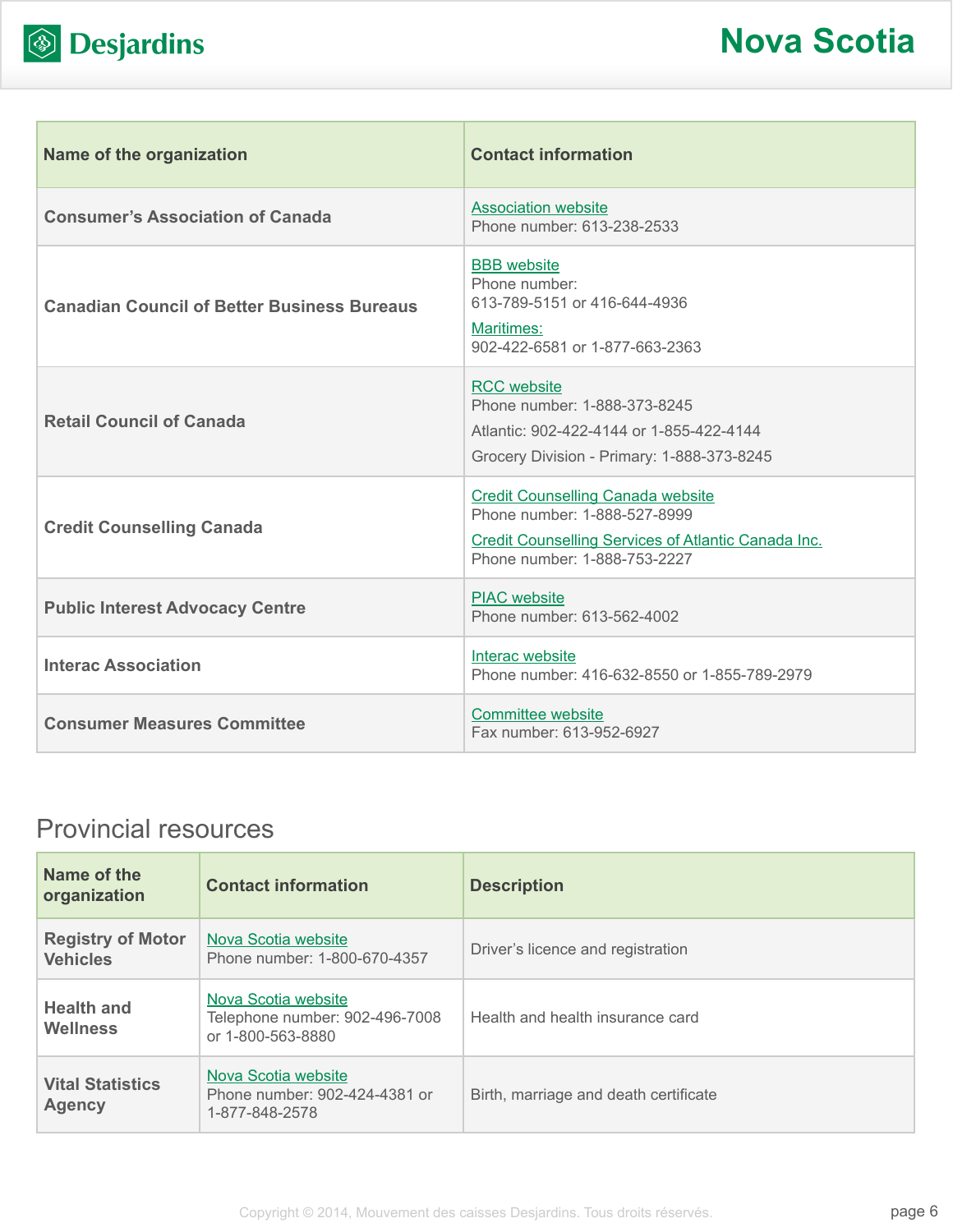

| Name of the<br>organization         | <b>Contact information</b>                                             | <b>Description</b> |
|-------------------------------------|------------------------------------------------------------------------|--------------------|
| <b>Consumer</b><br><b>Awareness</b> | Nova Scotia website<br>Phone number: 1-800-670-4357                    |                    |
| <b>Municipal</b><br><b>Services</b> | Nova Scotia website<br>Phone number: 902-424-5200 or<br>1-800-670-4357 | ID card            |

# Forms and links

CREDIT EVALUATION AGENCIES [Equifax - Credit Report Request Form](http://www.equifax.com/ecm/canada/EFXCreditReportRequestForm.pdf) [Equifax - Credit Report Update Form](http://www.consumer.equifax.ca/dispute-ca/canada-cr-update-form/en_ca) [TransUnion - Credit Report Request Form](http://www.transunion.ca/docs/personal/Consumer_Disclosure_Request_Form_en.pdf) [TransUnion - Investigation Request Form](http://www.transunion.ca/docs/personal/Credit Investigation Request Form_en.pdf) [TransUnion - Fraud Alert Request Form](http://www.transunion.ca/docs/personal/Ca_Fraud_Alert_Request_Form.pdf)

GENERAL SERVICES [Service Canada](http://www.servicecanada.gc.ca/eng/home.shtml)

SOCIAL INSURANCE NUMBER [Application for a Social Insurance Number](http://www.servicecanada.gc.ca/cgi-bin/search/eforms/index.cgi?app=prfl&frm=nas2120&ln=eng) (Canada) [Information Guide](http://www.servicecanada.gc.ca/eforms/forms/nas-2120-(09-13)e.pdf)

BIRTH CERTIFICATE [Birth Certificate Application](http://www.gov.ns.ca/snsmr/pdf/ans-vstat-birth-certificate-form.pdf)

CHILD REQUESTS [Child Tax Benefit](http://www.cra-arc.gc.ca/bnfts/cctb/menu-eng.html)

HEALTH CARD AND INSURANCE [Health Cards](http://www.gov.ns.ca/health/msi/health_cards.asp)

OLD AGE SECURITY PENSION [Application for The Old Age Security Pension](http://www.servicecanada.gc.ca/cgi-bin/search/eforms/index.cgi?app=prfl&frm=isp3000&ln=eng) [Old Age Security Pension](http://www.servicecanada.gc.ca/eng/sc/oas/pension/oldagesecurity.shtml) [Canada Pension Plan](http://www.servicecanada.gc.ca/eng/isp/cpp/cpptoc.shtml)

DEATH CERTIFICATE **[Death Certificate Application](http://www.gov.ns.ca/snsmr/pdf/ans-vstat-marriage-death-certificate-form.pdf)** 

MARRIAGE CERTIFICATE [Marriage Certificate Application](http://www.gov.ns.ca/snsmr/pdf/ans-vstat-marriage-death-certificate-form.pdf)